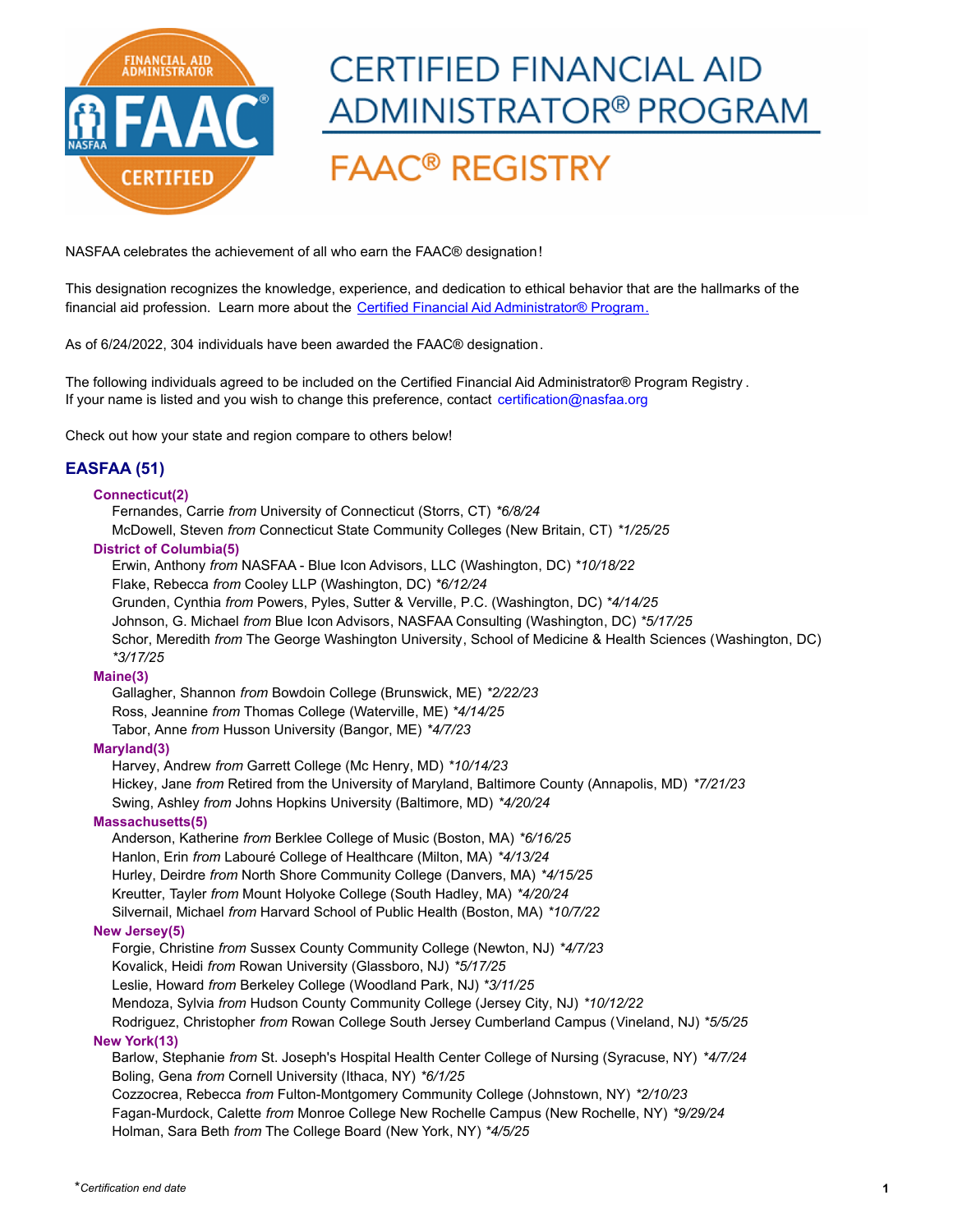Jensen, Kevin *from* Cornell University (Ithaca, NY) *\*4/19/24* Keenan, Rebecca *from* The College Board (New York, NY) *\*3/8/25* Prewett, Nicholas *from* Stony Brook University (Stony Brook, NY) *\*4/29/25* Russell, Tommiann *from* St. Lawrence University (Canton, NY) *\*2/21/24* Rust, Courtney *from* SUNY Potsdam (Potsdam, NY) *\*12/16/23* Swift, Renee *from* Nazareth College of Rochester (Rochester, NY) *\*2/23/23* Veeder, Samantha *from* University of Rochester (Rochester, NY) *\*6/2/25* Weiner, Virginia *from* New York University (Brooklyn, NY) *\*6/3/25*

#### **Pennsylvania(14)**

Behm, Bonnie Lee *from* Villanova University (Villanova, PA) *\*12/14/23* Cellitti, Meredith *from* McClintock & Associates, P.C. (Bridgeville, PA) *\*12/3/23* Chatman, Christal *from* Montgomery County Community College (Blue Bell, PA) *\*4/19/23* Cravotta, Kimberly *from* McClintock & Associates, P.C. (Bridgeville, PA) *\*7/10/23* Demchak, Catherine *from* McClintock & Associates, P.C. (Bridgeville, PA) *\*2/24/23* Disla-Hernandez, Evelyn *from* DeSales University (Center Valley, PA) *\*10/18/22* Flogaites, Jessica *from* University of Pittsburgh (Pittsburgh, PA) *\*6/13/23* Gearhart, Gregory *from* Messiah University (Mechanicsburg, PA) *\*1/26/25* Haight, Timothy *from* Swarthmore College (Swarthmore, PA) *\*12/13/23* Hoey, Luke *from* McClintock & Associates, P.C. (Bridgeville, PA) *\*2/24/23* Muraco, Shannon *from* McClintock & Associates, P.C. (Bridgeville, PA) *\*6/8/23* Richards, Tracey *from* Lehigh Carbon Community College (Schnecksville, PA) *\*6/4/24* Rihl Lewinsky, Elizabeth *from* Saint Joseph's University (Philadelphia, PA) *\*6/21/25* Smith, Ashley *from* Montgomery County Community College (Blue Bell, PA) *\*10/19/23* **Vermont(1)**

Jovell, Kristi *from* Middlebury College (Middlebury, VT) *\*5/24/25*

# **MASFAA (72)**

#### **Illinois(9)**

Cage, John *from* Augustana College Rock Island (Rock Island, IL) *\*6/13/25* Calvert, Heather *from* Black Hawk College (Moline, IL) *\*5/20/25*

Drabik, Brian *from* Northwestern University (Evanston, IL) *\*6/3/24*

Gable, Jill *from* Rush University (Chicago, IL) *\*3/8/24*

Johnson, Ginny *from* Columbia College Chicago (Chicago, IL) *\*2/11/23*

Osborn, Emily *from* Northwestern University Chicago Campus (Chicago, IL) *\*12/10/22*

Puckett, Andrea *from* Illinois Eastern Community Colleges (Olney, IL) *\*6/10/23*

Smith, Rhonda *from* Chicago State University (Chicago, IL) *\*7/24/24*

Smith, Roberta *from* Western Illinois University (Macomb, IL) *\*2/10/23*

#### **Indiana(13)**

Bridgewater, Lisa *from* Indiana University Purdue University Indianapolis (Indianapolis, IN) *\*9/8/23* Delbridge, Kristina *from* Indiana University-Purdue University Indianapolis (Indianapolis, IN) *\*12/4/23* DeLonis, Alex *from* Wabash College (Crawfordsville, IN) *\*9/24/24* Fishman, Amanda *from* Indiana University-Purdue University Indianapolis (Indianapolis, IN) *\*5/13/25* Greider, Lauren *from* Indiana University-Purdue University Indianapolis (Indianapolis, IN) *\*5/18/25* Hopper, Darla *from* Saint Mary-of-the-Woods College (Saint Mary-Of-The-Woods, IN) *\*4/15/23* Houser, Amy *from* Saint Mary-of-the-Woods College (Saint Mary-Of-The-Woods, IN) *\*3/6/25* Lambie, Sara *from* Indiana University-Purdue University Indianapolis (Indianapolis, IN) *\*4/17/23* Phillips, Amber *from* Indiana University-Purdue University Indianapolis (Indianapolis, IN) *\*2/26/24* Short, Joel *from* University of Notre Dame (Notre Dame, IN) *\*6/14/25* Taylor, Monica *from* Indiana University (Bloomington, IN) *\*12/17/22* Washington, Virginia *from* Indiana University-Purdue University Indianapolis (Indianapolis, IN) *\*4/19/24* Watson, Megan *from* Indiana University-Purdue University Indianapolis (Indianapolis, IN) *\*12/8/23* **Iowa(9)** Armentrout, Renae *from* Coe College (Cedar Rapids, IA) *\*5/20/25* Carrell, Kelly *from* The University of Iowa (Iowa City, IA) *\*3/14/25* Davenport, Bethany *from* Mount Mercy University (Cedar Rapids, IA) *\*6/12/23* Edens, Ashley *from* College Raptor (Iowa City, IA) *\*6/12/25* Falduto, Matt *from* Kirkwood Community College (Cedar Rapids, IA) *\*9/28/24* Freestone, Sarah *from* Grand View University (Des Moines, IA) *\*7/16/24* Lynn, Tristan *from* Iowa College Student Aid Commission (Des Moines, IA) *\*7/27/24*

Olson, Chad *from* Iowa State University (Ames, IA) *\*6/12/25*

Pech, Kelli *from* Upper Iowa University (Fayette, IA) *\*4/17/23*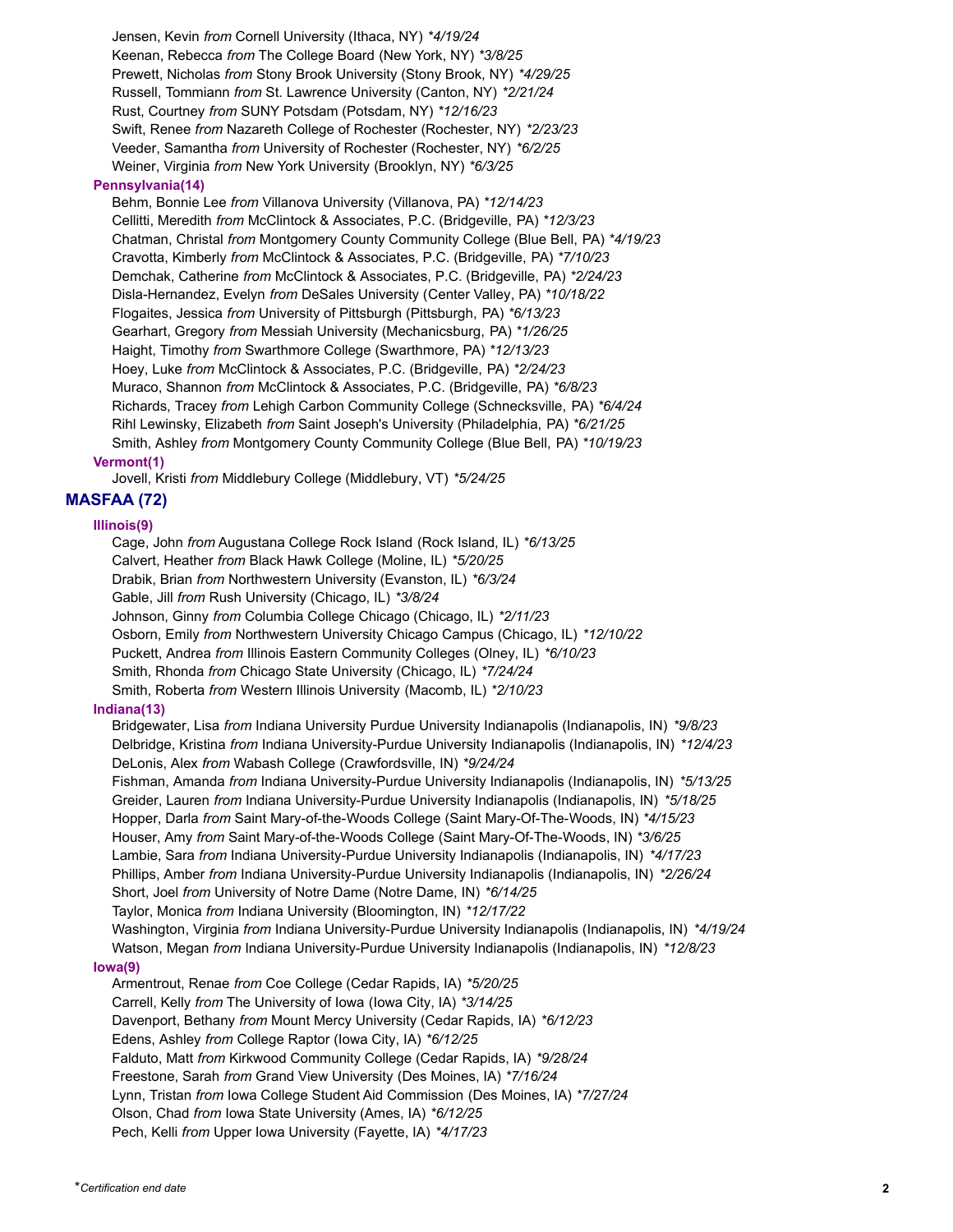#### **Michigan(8)**

Berlin, Linda *from* Northwestern Michigan College (Traverse City, MI) *\*4/17/23* Cederberg, Alisha *from* Kalamazoo Valley Community College (Kalamazoo, MI) *\*10/17/22* Felcyn, Christina *from* Oakland Community College (Auburn Hills, MI) *\*2/21/23* Jones, Catherine *from* Western Michigan University Homer Stryker M.D. School of Medicine (Kalamazoo, MI) *\*12/6/23* Jones, Jeremy *from* Walsh College of Accountancy and Business Administration (Troy, MI) *\*4/21/24* Lesiewicz, Melissa *from* Mott Community College (Flint, MI) *\*2/12/23* McNier, Michelle *from* Alma College (Alma, MI) *\*6/3/25* Meyers, Val *from* Michigan State University (East Lansing, MI) *\*6/4/23* **Minnesota(2)** Ant, Susan *from* Normandale Community College (Bloomington, MN) *\*12/13/24* Tweed, Brittany *from* Metropolitan State University (Saint Paul, MN) *\*6/16/25* **Missouri(13)** Bell, Jennifer *from* Webster University (Saint Louis, MO) *\*6/16/24* Betz, Bridgette *from* Missouri University of Science and Technology (Rolla, MO) *\*6/6/25* Fuller, Deanna *from* University of Missouri (Columbia, MO) *\*6/15/23* Garman, Stephen *from* Missouri State University (Springfield, MO) *\*6/12/23* Krehbiel, Brenda *from* Central Methodist University (Fayette, MO) *\*12/11/23* Lamborn, Kim *from* University of Health Sciences and Pharmacy (St. Louis, MO) *\*12/14/23* Lubbers, Tony *from* University of Central Missouri (Warrensburg, MO) *\*6/1/23* Matchefts, Samantha *from* University of Missouri - St. Louis (Saint Louis, MO) *\*6/16/25* Mayfield, Charles *from* Northwest Missouri State University (Maryville, MO) *\*12/9/22* Meeker, Kimberly *from* North Central Missouri College (Trenton, MO) *\*10/8/23* Newman, Sadie *from* Ozarks Technical Community College (Springfield, MO) *\*6/13/23* Scott, Boris *from* Ozarks Technical Community College (Springfield, MO) *\*3/6/24*

Stuart, Tom *from* William Jewell College (Liberty, MO) *\*10/10/23*

#### **Ohio(9)**

Benson, Terra *from* Jenzabar, Inc. (Loveland, OH) *\*7/9/23* Harmon, Suzanne *from* Southern State Community College (Hillsboro, OH) *\*10/16/22* Jarrett, Jayme *from* Ohio Northern University (Ada, OH) *\*5/24/25* Kirksey, Matthew *from* Stark State College (North Canton, OH) *\*7/28/24* Meek, Laura *from* Columbus College of Art & Design (Columbus, OH) *\*5/10/25* Moore, Matthew *from* Sinclair Community College (Dayton, OH) *\*3/7/25* Neal, Nicole *from* Shawnee State University (Portsmouth, OH) *\*7/19/24* Phillips, Faith *from* Central Ohio Technical College (Newark, OH) *\*4/25/25* Slaughter, Craig *from* Kenyon College (Gambier, OH) *\*6/12/25*

#### **West Virginia(3)**

Frey, Alicia *from* West Virginia Northern Community College (Wheeling, WV) *\*2/25/24* Goff, Sheri *from* Glenville State College (Glenville, WV) *\*6/9/25* Sanchez, Pedro *from* Wheeling University (Wheeling, WV) *\*4/14/25*

## **Wisconsin(6)**

Faith, Helen *from* University of Wisconsin - Madison (Madison, WI) *\*6/9/25* Haberman, Melissa *from* University of Wisconsin - Platteville (Platteville, WI) *\*10/18/22* Mealy, Stephanie *from* Milwaukee School of Engineering (Milwaukee, WI) *\*7/13/23* Opgenorth, Timothy *from* University of Wisconsin - Milwaukee (Milwaukee, WI) *\*8/26/23* Teerink, Susan *from* Marquette University (Milwaukee, WI) *\*6/5/23* Weisenburger, Katy *from* University of Wisconsin - Madison (Madison, WI) *\*7/20/23*

# **RMASFAA (38)**

#### **Colorado(5)**

Martinez, Jerry *from* Colorado School of Mines (Golden, CO) *\*7/28/24* Nash, Karla *from* Community College of Denver (Denver, CO) *\*10/15/23* Rusk, Anne *from* Colorado School of Mines (Golden, CO) *\*6/4/24* Spahn, Tim *from* Colorado Community College System (Westminster, CO) *\*10/19/22* Woodburn, Steve *from* Colorado Christian University (Lakewood, CO) *\*10/12/22*

#### **Kansas(18)**

Arnold, Chantelle *from* Fort Hays State University (Hays, KS) *\*12/9/23* Bridgeman, Lindsay *from* University of Arkansas Grantham (Lenexa, KS) *\*10/11/23* Buche, Nathan *from* Hutchinson Community College (Hutchinson, KS) *\*10/20/23* Daisy, Jennifer *from* Neosho County Community College (Ottawa, KS) *\*2/11/23* Flipse, Vanessa *from* Fort Hays State University (Hays, KS) *\*10/11/22*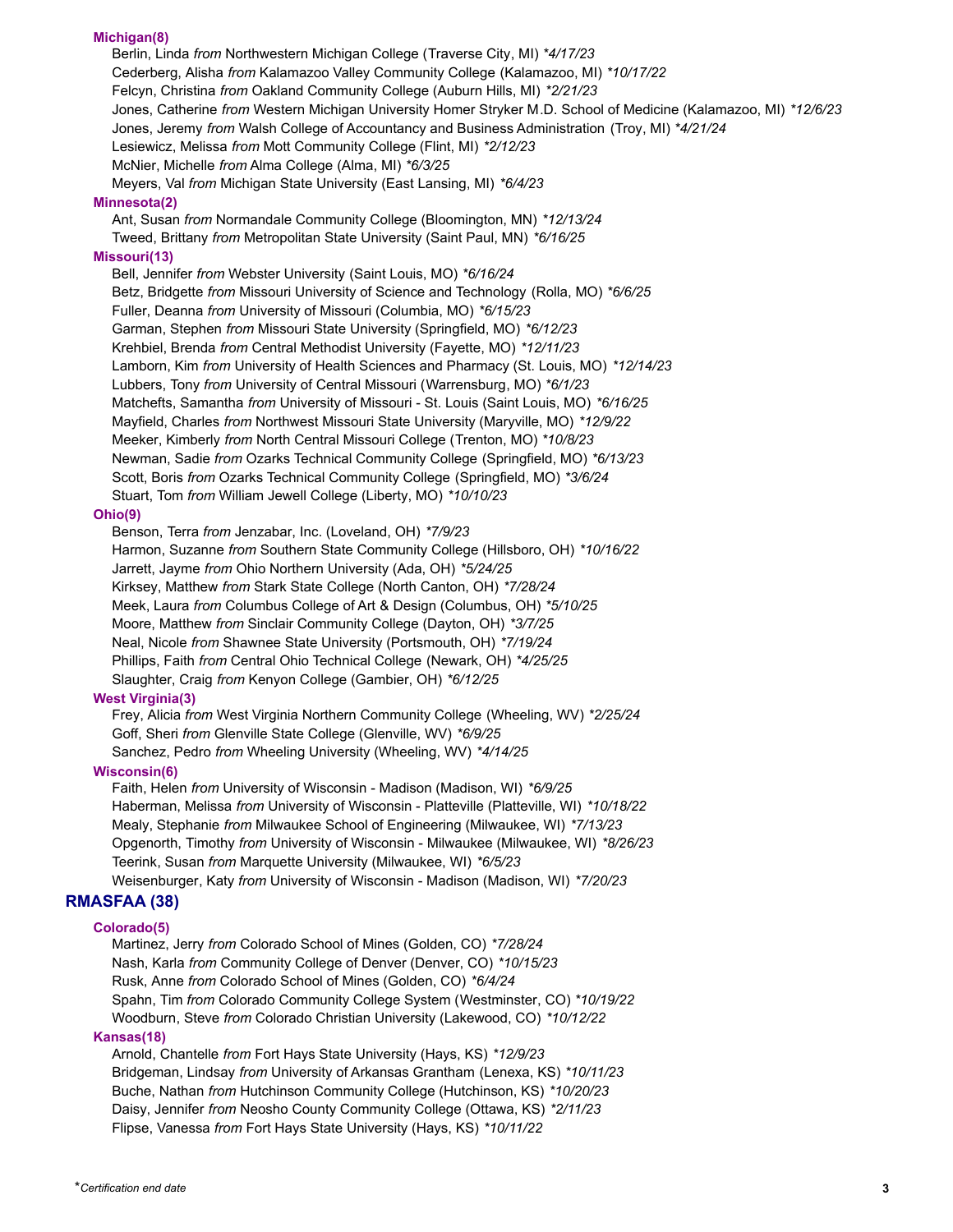Fogel, Andrew *from* Washburn University of Topeka (Topeka, KS) *\*12/15/24* Hansen, Sherry *from* University of Arkansas Grantham (Lenexa, KS) *\*9/27/24* Hicks, Brenda *from* Southwestern College (Winfield, KS) *\*1/19/25* Johnson, Darcy *from* Emporia State University (Emporia, KS) *\*4/1/25* Lane, Sadonia *from* Tabor College (Hillsboro, KS) *\*6/11/23* Ledwich, Lacey *from* Wichita State University-Campus of Applied Sciences and Technology (Wichita, KS) *\*7/8/23* McGraw, Jennifer *from* Washburn University of Topeka (Topeka, KS) *\*12/14/24* Perkins, Myrna *from* Barton Community College (Great Bend, KS) *\*4/19/24* Ramsey, Kathleen *from* Colby Community College (Colby, KS) *\*4/14/23* Reece, Tammy *from* Kansas City Kansas Community College (Kansas City, KS) *\*4/15/24* Runion, Patricia *from* Manhattan Christian College (Manhattan, KS) *\*7/21/23* Shaw, Emily *from* Washburn University of Topeka (Topeka, KS) *\*12/15/24* Touchatt, Rachel *from* Wichita State University-Campus of Applied Sciences and Technology (Wichita, KS) *\*4/22/25* **Montana(2)** Curtin, Valerie *from* Helena College University of Montana (Helena, MT) *\*6/12/24* Dinges, Danielle *from* Miles Community College (Miles City, MT) *\*3/17/25* **Nebraska(4)** Gdowski, Lisa *from* Central Community College Columbus Campus (Columbus, NE) *\*7/8/23* James, Penny *from* Nebraska Methodist College (Omaha, NE) *\*6/13/24* Johns, Sheila *from* Western Nebraska Community College (Scottsbluff, NE) *\*5/16/25* Stephenson, Susan *from* Western Nebraska Community College (Scottsbluff, NE) *\*6/20/25* **South Dakota(3)** Koerner, Carissa *from* University of Sioux Falls (Sioux Falls, SD) *\*12/9/23* Richards, Erin *from* South Dakota School of Mines & Technology (Rapid City, SD) *\*4/16/24* Vollan, Beth *from* South Dakota State University (Brookings, SD) *\*5/16/25* **Utah(5)** Bitter, Caroline *from* Salt Lake Community College (Salt Lake City, UT) *\*4/26/25* Jacobsen, Amanda *from* Salt Lake Community College (Salt Lake City, UT) *\*4/26/25* Kohler, Patti *from* Western Governors University (Salt Lake City, UT) *\*3/3/24* Mapes, Christi *from* University of Utah (Salt Lake City, UT) *\*10/10/22* Millard, Cristi *from* Salt Lake Community College (Salt Lake City, UT) *\*1/26/25* **Wyoming(1)** Murray, Allison *from* University of Wyoming (Laramie, WY) *\*12/9/24* **SASFAA (78) Alabama(2)** Bazzel, Mitchell *from* Athens State University (Athens, AL) *\*12/11/23* Miller, Stephanie *from* Central Alabama Community College (Alexander City, AL) *\*4/9/23* **Florida(19)** Baden, Cory *from* Rollins College (Winter Park, FL) *\*12/20/22* Barkowitz, Daniel *from* Valencia College (Orlando, FL) *\*5/16/25*

Bennett, Jennifer *from* University of Florida (Gainesville, FL) *\*10/20/23* Berner, J'Dale *from* ProEducation Solutions, LLC (Sarasota, FL) *\*6/3/24* Brzozowski, Eileen *from* Eastern Florida State College (Cocoa, FL) *\*6/15/24* Conrad, Katie *from* Florida International University (Miami, FL) *\*2/20/23* Cross, Robert *from* ECMC Education Group (Tampa, FL) *\*10/10/22* Evans, Suzanne *from* St. Johns River State College (Palatka, FL) *\*12/3/24* Hatcher, Kristopher *from* Gulf Coast State College (Panama City, FL) *\*12/22/22* Imes, Jean *from* College of Central Florida (Ocala, FL) *\*4/25/23* Jones, Tara *from* Broward College (Fort Lauderdale, FL) *\*2/19/24* Lamb, Christina *from* University of Florida (Gainesville, FL) *\*2/24/23* MacDonald, Donna *from* Valencia College (Orlando, FL) *\*4/21/24* Mckenzie, Vandeen *from* Embry-Riddle Aeronautical University (Daytona Beach, FL) *\*4/10/23* Mwango, Kamia *from* Santa Fe College (Gainesville, FL) *\*4/10/23* Nickel, Angela *from* Florida State College at Jacksonville (Jacksonville, FL) *\*7/17/23* Spiers, William *from* Tallahassee Community College (Tallahassee, FL) *\*4/18/23* Stewart, Siana *from* Campus Ivy LLC (Ft Lauderdale, FL) *\*2/14/23* Stupec, Doug *from* Florida Atlantic University (Boca Raton, FL) *\*12/10/23* **Georgia(13)** Addison, Trevor *from* Georgia Military College (Milledgeville, GA) *\*10/18/22*

Baumhoff, Sarah *from* Kennesaw State University (Kennesaw, GA) *\*6/14/25*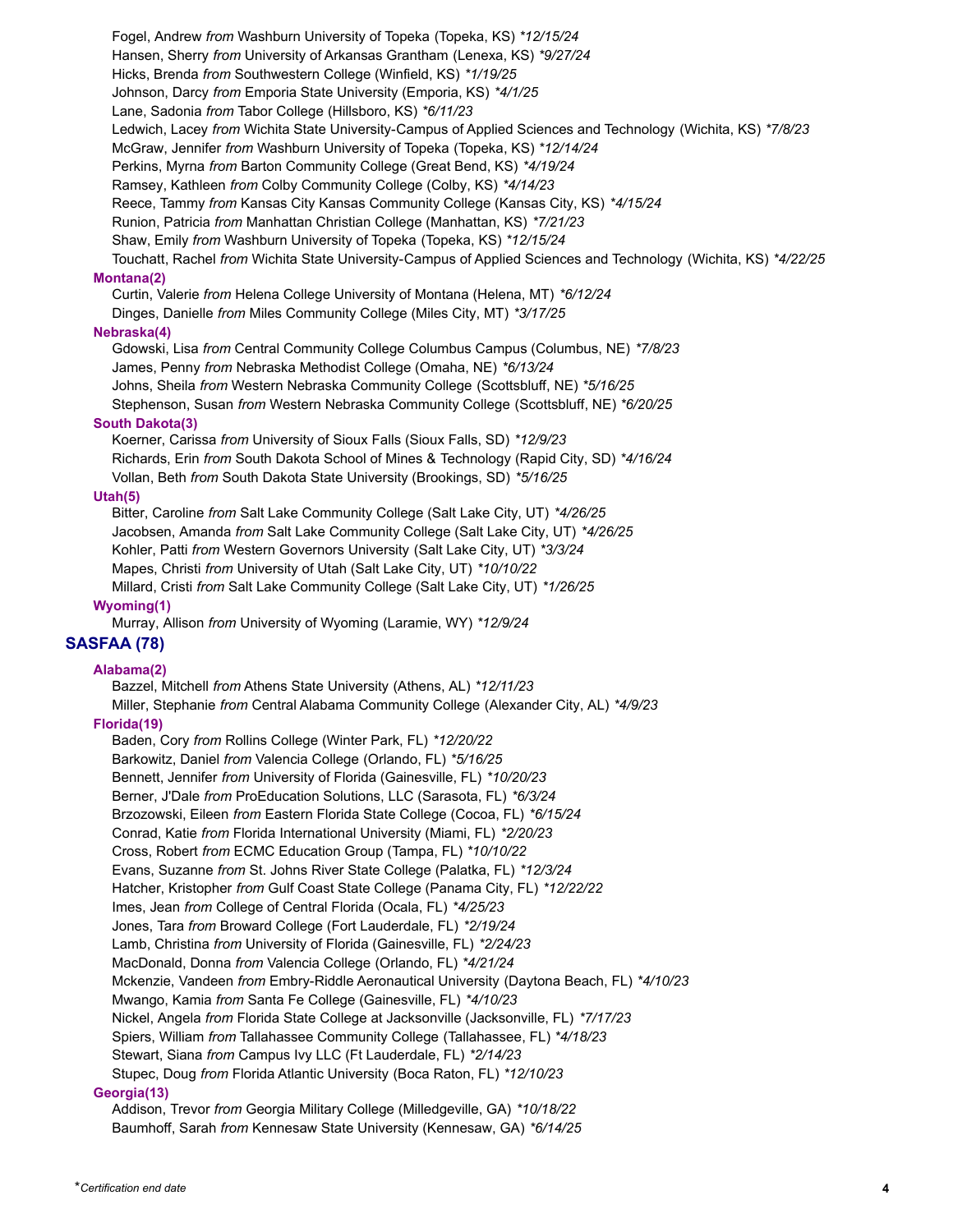Dixon, Jocelyn *from* North Georgia Technical College (Clarkesville, GA) *\*7/21/24* Ferguson, Nancy *from* University of Georgia (Athens, GA) *\*5/31/25* Garrett, Lisa *from* Georgia Highlands College Cartersville Campus (Cartersville, GA) *\*4/14/25* Hawkins, Philip *from* Columbus State University (Columbus, GA) *\*5/16/25* Hussey, Leigh Ann *from* University of West Georgia (Carrollton, GA) *\*5/13/25* Jacobson, Timothy *from* Financial Aid Services (Atlanta, GA) *\*7/23/24* Rayner, Jill *from* University of North Georgia (Dahlonega, GA) *\*4/21/24* Roszell, Janette *from* Georgia Gwinnett College (Lawrenceville, GA) *\*12/9/22* Ruehlman, Karen *from* Kennesaw State University (Kennesaw, GA) *\*6/12/24* Simmons, Aria *from* Georgia State University (Atlanta, GA) *\*4/7/23* Towns, Jill *from* Georgia Military College (Milledgeville, GA) *\*10/17/22* **Kentucky(5)** Bialk, Kathy *from* University of Kentucky (Lexington, KY) *\*4/29/25* Davis, W. Bryson *from* Western Kentucky University (Bowling Green, KY) *\*1/19/25* Eidson, Kristi *from* Brescia University (Owensboro, KY) *\*10/9/23* Sollberger, Robyn *from* Campbellsville University (Campbellsville, KY) *\*6/11/24* Tretter, April *from* Bellarmine University (Louisville, KY) *\*6/16/25* **Mississippi(1)** Middleton, Deana *from* University of Southern Mississippi (Hattiesburg, MS) *\*7/10/23* **North Carolina(12)** Armstrong, Wesley *from* Appalachian State University (Boone, NC) *\*2/12/23* Brostic, Maggie *from* Western Carolina University (Cullowhee, NC) *\*4/20/24* Buchanan, Amanda *from* Blue Ridge Community College (Flat Rock, NC) *\*2/21/23* Buntin, Ashlea *from* Wake Forest University (Winston Salem, NC) *\*10/21/22* Chou, Vanda *from* University of North Carolina at Chapel Hill (Chapel Hill, NC) *\*6/8/24* Greene, Aesha *from* University of North Carolina at Chapel Hill (Chapel Hill, NC) *\*7/9/23* Huggins, Regina *from* Wake Technical Community College (Raleigh, NC) *\*4/21/24* Lee, Katrina *from* Wayne Community College (Goldsboro, NC) *\*9/6/23* Lewis, Lori *from* Duke University (Durham, NC) *\*6/3/25* Miller, Jonah *from* Appalachian State University (Boone, NC) *\*2/24/23* Oliver, Sharon *from* North Carolina Central University (Durham, NC) *\*5/19/25* Simpson, Andrea *from* Surry Community College (Dobson, NC) *\*10/19/23* **South Carolina(9)** Ard, Thomas *from* Newberry College (Newberry, SC) *\*12/20/22* Cunningham, Julia *from* Winthrop University (Rock Hill, SC) *\*3/2/24* De La Torre, Danielle *from* Newberry College (Newberry, SC) *\*4/18/23* Derrick, Joseph *from* University of South Carolina (Columbia, SC) *\*12/7/23* Elliott, Rosalind *from* University of South Carolina (Columbia, SC) *\*12/15/24* Gasparato, Jean *from* University of South Carolina (Columbia, SC) *\*10/21/23* Hare, Michelle *from* Winthrop University (Rock Hill, SC) *\*2/20/23* Peachey, Cindy *from* University of South Carolina (Columbia, SC) *\*10/21/23* Perry, Melissa *from* Piedmont Technical College (Greenwood, SC) *\*10/11/22* **Tennessee(4)** Christensen, Rocky *from* Johnson University (Knoxville, TN) *\*6/15/23* Crye, Elizabeth *from* The University of Tennessee Southern (Pulaski, TN) *\*3/9/25* Dill, Marian *from* Lee University (Cleveland, TN) *\*9/29/24* Tulloss, Celena *from* University of Tennessee (Knoxville, TN) *\*10/16/23* **Virginia(13)** Barnett, Brad *from* James Madison University (Harrisonburg, VA) *\*1/28/25* Chandra, Prem *from* Virginia Polytechnic Institute & State University (Blacksburg, VA) *\*2/23/23* Dailey, Carla *from* Norfolk State University (Norfolk, VA) *\*4/19/24* Freels, Ean *from* Ellucian (Reston, VA) *\*12/17/22* Haynes, Keely *from* Christopher Newport University (Newport News, VA) *\*8/27/23* Jones, Loretta *from* ECPI University (Virginia Beach, VA) *\*5/26/25* Jones, Sivia *from* Tidewater Community College (Norfolk, VA) *\*6/13/24* Kitkaeva, Olga *from* Jenzabar, Inc. (Harrisonburg, VA) *\*1/17/25* Maddux-Jackson, Dominique *from* J. Sargeant Reynolds Community College (Richmond, VA) *\*6/2/25* North, Joshua *from* Bridgewater College (Bridgewater, VA) *\*5/6/25* Quinn, James *from* John Tyler Community College (Chester, VA) *\*6/12/23* Underwood, Paula *from* ECPI University (Virginia Beach, VA) *\*10/21/22*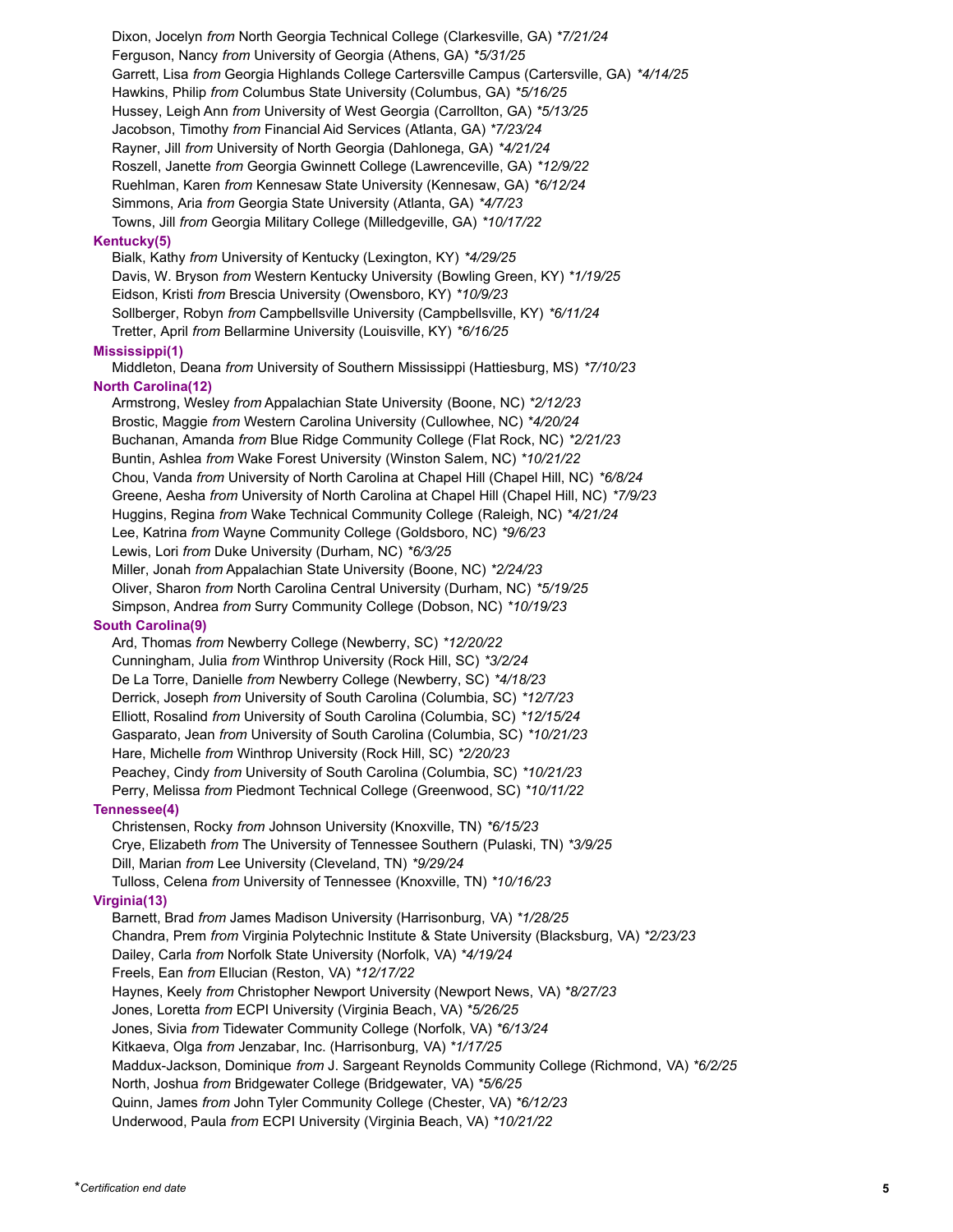Woodous, Keshia *from* Norfolk State University (Norfolk, VA) *\*12/16/23*

# **SWASFAA (26)**

# **Arkansas(5)**

Cordell, Michelle *from* NorthWest Arkansas Community College (Bentonville, AR) *\*10/7/23* Elgersma, Ardie *from* Henderson State University (Arkadelphia, AR) *\*9/7/23* Gilliam, Glenna *from* Arkansas Colleges of Health Education (Fort Smith, AR) *\*6/8/24* Hopper, Lisa *from* National Park College (Hot Springs, AR) *\*10/9/23* Tubbs, Alexandra *from* University of Arkansas EVersity (Little Rock, AR) *\*12/7/23* **Louisiana(1)** Cable, Amy *from* Louisiana Community and Technical College System (Baton Rouge, LA) *\*3/14/25* **Oklahoma(4)** Hammontree, Andrew *from* Francis Tuttle Technology Center (Oklahoma City, OK) *\*5/20/25* Lee, Holly *from* Northern Oklahoma College (Tonkawa, OK) *\*4/10/23* Rinehart, Melanie *from* Seminole State College (Seminole, OK) *\*5/6/25* Schmerer, Mendy *from* University of Oklahoma Health Sciences Center (Oklahoma City, OK) *\*6/7/25* **Texas(16)** Alicea, Cristen *from* University of the Incarnate Word (San Antonio, TX) *\*3/8/25* Comerota, Mary *from* Lone Star College System Office (Houston, TX) *\*2/15/23* Crossland, Shannon *from* Frank Phillips College (Borger, TX) *\*3/29/25* Edens, Jason *from* Austin Community College (Austin, TX) *\*12/10/23* Fishkind, Robert *from* Texas A&M University (College Station, TX) *\*6/7/23* Johnson, Leanne *from* Blinn College, Bryan Campus (Bryan, TX) *\*2/21/23* Knighten, Debra *from* Dallas College (Irving, TX) *\*6/16/24* Krause, Karen *from* University of Texas at Arlington (Arlington, TX) *\*5/31/25* Leafgreen, Melet *from* University of Texas Southwestern Medical Center (Dallas, TX) *\*3/17/25* Medina, Solomon *from* University of Houston University Park (Houston, TX) *\*5/11/25* Nazworth, Susan *from* South Plains College (Levelland, TX) *\*2/16/23* Prater, Kelly *from* Amarillo College (Amarillo, TX) *\*10/17/22* Price, JoEllen *from* Houston Community College (Houston, TX) *\*9/26/24* Venezia, Shannon *from* Lone Star College System Office (Houston, TX) *\*2/20/23* Williams, Zena *from* Lone Star College System Office (Houston, TX) *\*5/17/25* Yarritu, Daniel *from* Brazosport College (Lake Jackson, TX) *\*7/17/23*

# **WASFAA (39)**

#### **Alaska(2)**

Munro, Ashley *from* University of Alaska Fairbanks (Fairbanks, AK) *\*2/1/25* Parshall, Julie *from* University of Alaska Fairbanks (Fairbanks, AK) *\*4/18/25* **Arizona(12)** Bogner, James *from* Arizona State University (Tempe, AZ) *\*12/16/22* Cornelius, Amanda *from* Northern Arizona University (Flagstaff, AZ) *\*7/19/23* Curtis, Patricia *from* Glendale Community College (Glendale, AZ) *\*7/19/23* Donderewicz, David *from* Pima County Community College District (Tucson, AZ) *\*12/14/22* Downey, Lisa *from* Mohave Community College (Kingman, AZ) *\*12/9/22* Linders, Annette *from* Glendale Community College (Glendale, AZ) *\*6/5/23* Moffat, Heather *from* CampusLogic Powered By Ellucian (Chandler, AZ) *\*6/15/23* Patenaude, Heather *from* Mohave Community College (Kingman, AZ) *\*10/21/22* Sena, Bee *from* Prescott College (Prescott, AZ) *\*4/21/24* Soliz, Wendy *from* Arizona College of Allied Health (Glendale, AZ) *\*6/7/23* Stoddart, Melissa *from* Pima County Community College District (Tucson, AZ) *\*1/9/25* Young, Arthur *from* The University of Arizona (Tucson, AZ) *\*6/14/25* **California(13)** Acuna, Sandra *from* California Health Sciences University (Clovis, CA) *\*1/17/25*

Buenrostro, Ricardo *from* University of California, Davis (Davis, CA) *\*10/19/22* Cloutier, Barbara *from* Feather River College (Quincy, CA) *\*9/1/23* Domingo, Shawn *from* Ohlone College (Fremont, CA) *\*4/18/23* Greene, Ashlie *from* National University (La Jolla, CA) *\*10/9/23* Huiner, Brandon *from* Workday (Pleasanton, CA) *\*4/19/23* Lockhart, Janet *from* Pepperdine University (Malibu, CA) *\*2/19/24* Reed, Kimberly *from* Woodland Community College (Woodland, CA) *\*8/30/23* Robinson, Anafe *from* Pierce College (Woodland Hills, CA) *\*9/2/23*